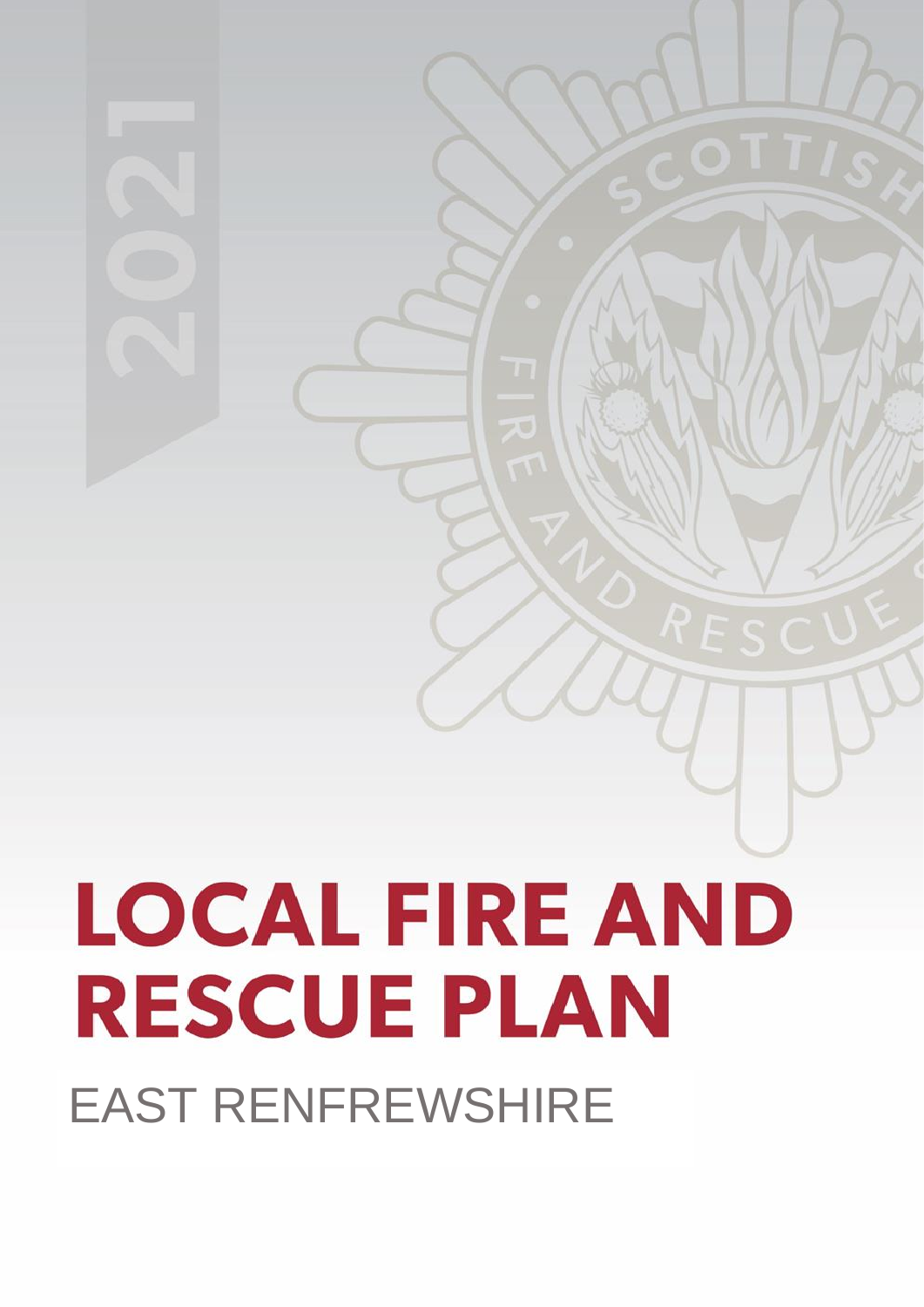## **Contents**

| Foreword                | 3  |
|-------------------------|----|
| Introduction            | 4  |
| <b>National Context</b> | 5  |
| <b>Local Context</b>    | 6  |
| <b>Local Priorities</b> | 10 |
| <b>Review</b>           | 17 |
| <b>Contact Us</b>       | 17 |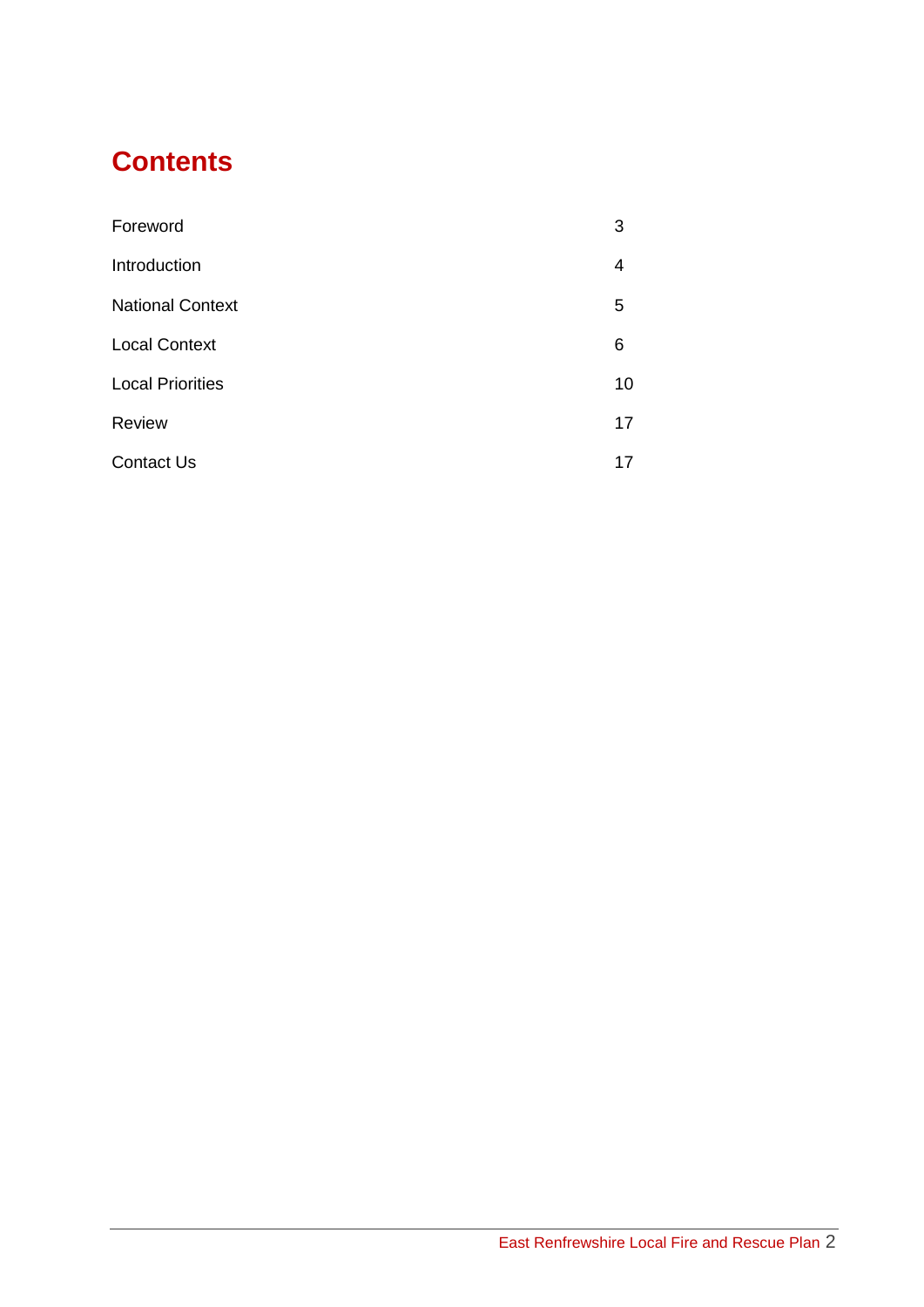## **Foreword**

The Scottish Fire and Rescue Service continues to be a key partner within East Renfrewshire and, through its involvement with the East Renfrewshire Community Planning Partnership, it demonstrates its value as a community planning partner.

This community planning work between all public and third sector partners is key to ensuring that we work collegiately to improve the lives of people across East Renfrewshire.

This new Local Fire Plan outlines the Scottish Fire and Rescue Service's priorities and demonstrates how they are inextricably linked to that community planning work to improve safety within East Renfrewshire.

These priorities take account of the challenges of COVID-19 and, now more than ever, shows that this plan is not just owned by the Scottish Fire and Rescue Service, but one that we can all contribute to and support.

I think it is vital that as elected members and as public, and third sector partners, we support the men and women who serve us within Barrhead and Clarkston Community Fire Stations and ensure that we all play our part in helping them improve the safety and well-being of everyone within East Renfrewshire.

We will, through our elected officials, continue to work on your behalf to ensure that we provide essential scrutiny of this plan and the priorities within it

On behalf of East Renfrewshire Council, I welcome this Local Fire and Rescue Plan for East Renfrewshire and look forward to a continued productive partnership.

**Tony Buchanan Council Leader East Renfrewshire Council**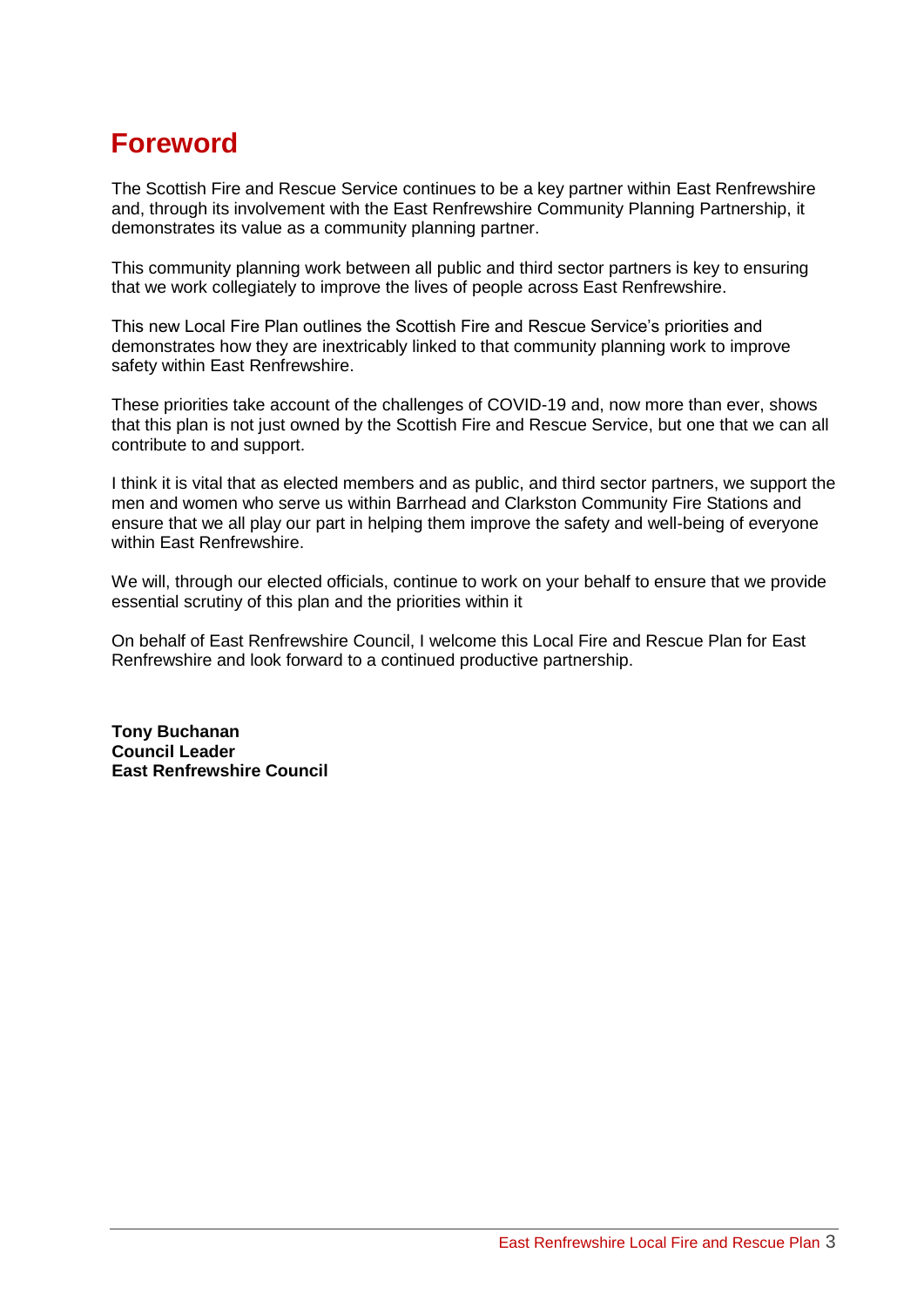## **Introduction**

Welcome to the Scottish Fire and Rescue Service (SFRS) Local Fire and Rescue Plan for East Renfrewshire. This plan will build on the good work already being delivered across East Renfrewshire and will deliver a set of locally agreed outcomes in conjunction with the national priorities contained with the SFRS Strategic Plan 2019-22.

This plan will set out those priorities, the context behind them and how SFRS can contribute effectively to the safety, security and wellbeing of all those living or resorting within East Renfrewshire.

Early in 2020 we faced an unprecedented challenge in the form of a global pandemic. In response to the COVID-19 outbreak, we dramatically changed how we worked so that we could continue to deliver an emergency service whilst keeping our staff and the public safe.

The pandemic is expected to have a lasting effect on society and this will change the way in which we deliver services in the long-term. The full implications are not yet known and this makes it difficult to make any far-reaching plans with certainty. As such we will keep the priorities of this Plan under regular review to ensure it remains relevant and appropriate.

I hope that one positive note that residents and partners across East Renfrewshire can take comfort in is that the pandemic demonstrated that SFRS can adapt very quickly in response to a very dynamic situation and, not just continue to provide that valuable emergency response, but also allow us to strengthen the partnerships with our Emergency Service, Local Authority and Voluntary Sector partners.

I remain committed to ensuring that we provide a first-class service and give you my personal commitment that we will look for new, more innovative ways to work with all of our partners to increase safety, promote wellbeing, support business, reduce risk and improve the lives of everyone who lives and works within East Renfrewshire.

**James McNeil Local Senior Officer**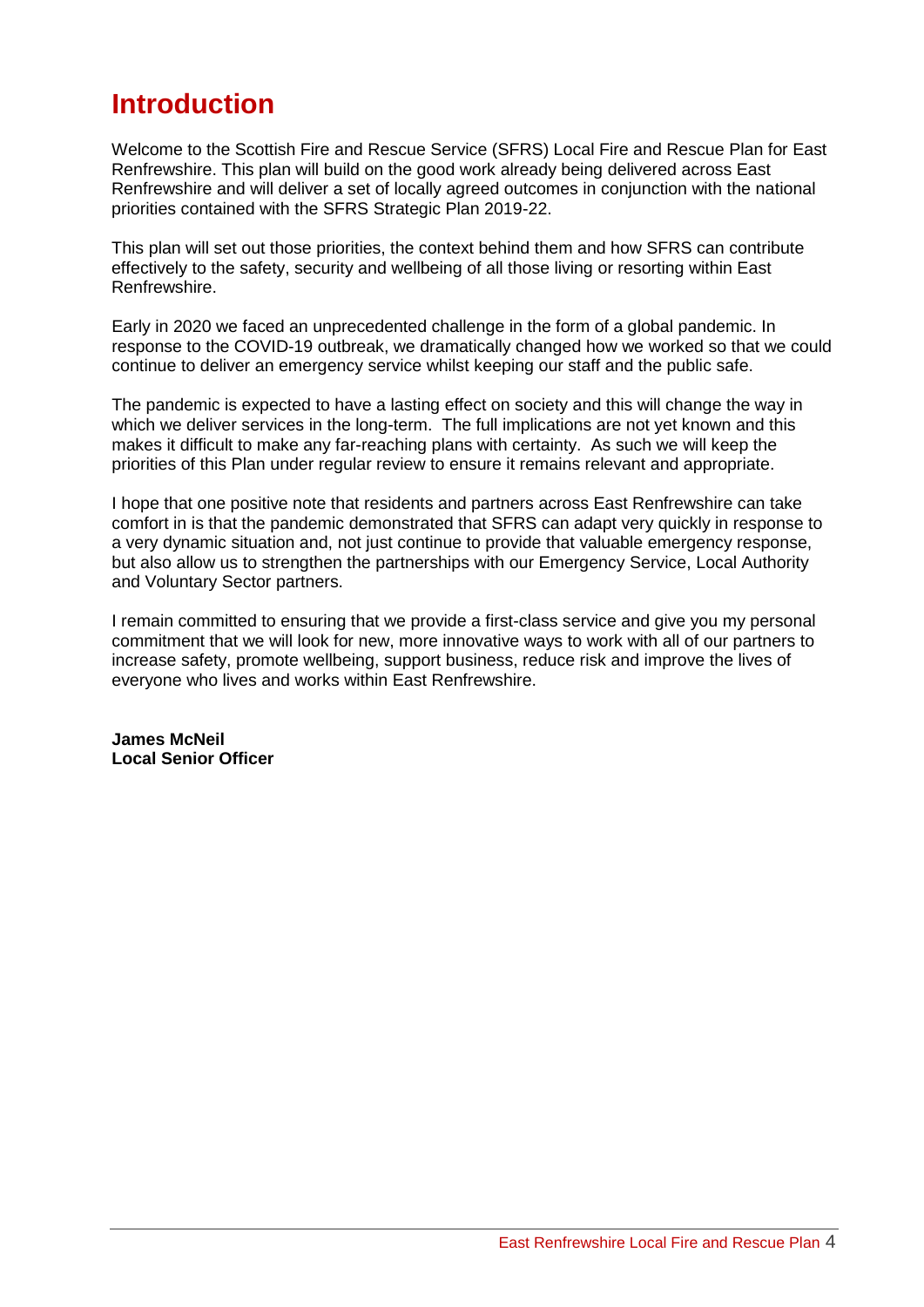## **National Context**

Scottish Ministers set out their specific expectations for the SFRS in the Fire and Rescue Framework for Scotland 2016. This provides the outline we should follow to ensure our resources and activities are aligned with the Scottish Government's Purpose and national outcomes.

Our [Strategic Plan 2019-22](https://www.firescotland.gov.uk/media/1476819/SFRS_Strategic_Plan_2019_22_V1.0.pdf) has been designed to meet these national expectations. Set against a complex and evolving backdrop our Strategic Plan encapsulates our mission, values and our strategic outcomes and objectives.



#### **Working Together for a Safer Scotland**

To ensure we can prevent the worse from happening or to be fully prepared to respond should we called, we need to be aware of any new changing risks which threaten the safety of communities or the workforce. When developing our most recent plan, cognisance was given to: our changing population and the forecasted rise in over 75s; doing what we can to balance social and economic inequality; climate change and the devastating impact the inclement weather can have on peoples' lives and livelihoods; and the threat of terrorism.

Our Strategic Plan is supported by a three-year Strategic Plan Programme which provides details on all the activities we intend to carry out to successfully achieve our ambitions. The Programme informs our Annual Operating Plan, which provides specific detail on the actions we carry out each year, and from which our performance is scrutinised.

This Plan is a statutory Local Fire and Rescue Plan. It sets local direction to meet the strategic outcomes and objectives outlined above. It also demonstrates how we will contribute to Community Planning Partnerships (CPPs).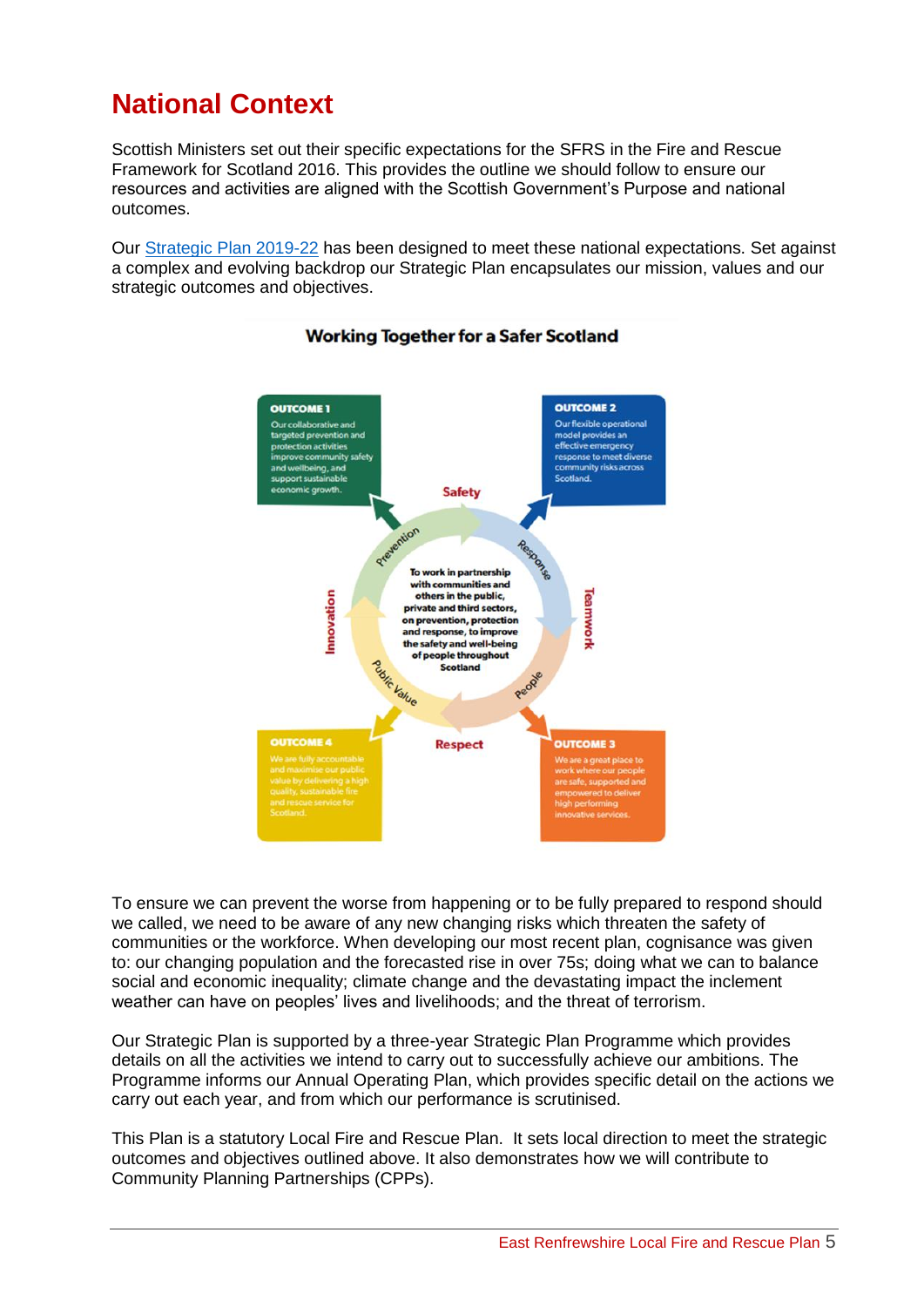## **Local Context**

The current population of East Renfrewshire is around 95.170 and constitutes approximately 2.4% of the total number of persons living in Scotland. East Renfrewshire currently has the 23rd highest population out of all 32 council areas in Scotland. As a local authority area, East Renfrewshire is constituted by six multi-member electoral wards covering a range of diverse urban and rural communities over approximately 67 square miles. In terms of population and demographics, the 45 to 64 age group was the largest in 2019, with a population of 27,026. Between 1998 and 2019, the 25 to 44 and over age group saw the largest percentage decrease (-20.8%). The 75 and over age group saw the largest percentage increase (+57.8%).



To enable the SFRS to plan and deliver on a proactive and reactive basis, it is important to understand where and how demand for fire and rescue resources may arise in the short, medium and longer term.

Emergency response within the local authority area is currently provided from two locations comprising: -

- Clarkston Community Fire Station
- Barrhead Community Fire Station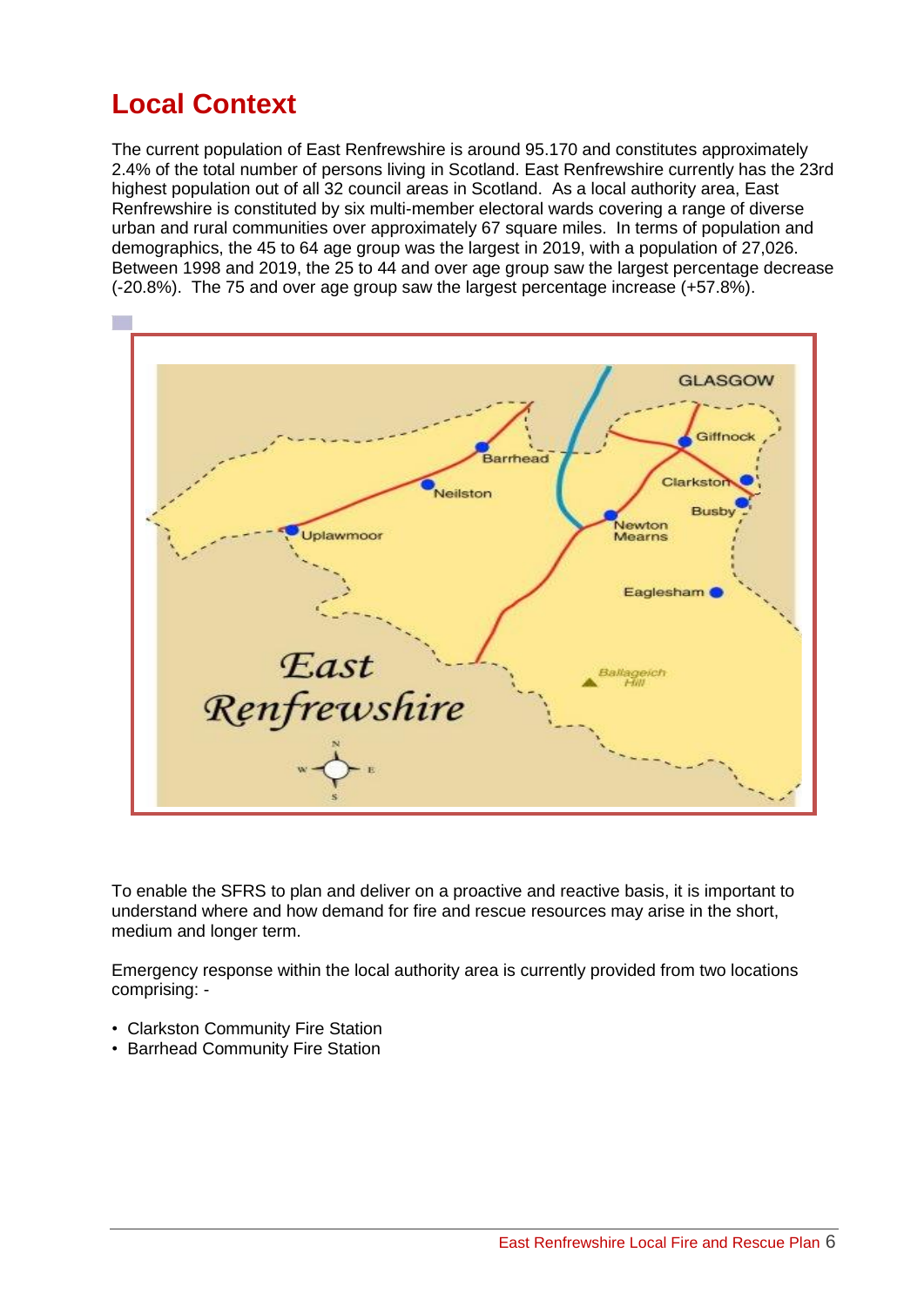

Operational activity across East Renfrewshire indicates a general downward trend in overall activity levels over the last five years. In terms of fire related activity, fire related anti- social behaviour has fluctuated year on year with the current trend showing an increase. SFRS continue to review this area of activity, identifying any trend patterns and deploying resources where appropriate.

COVID-19 has produced its own challenges across our communities and, despite an initial increase in Domestic Dwelling Fires during the early part of 2020, we have seen the lowest activity levels for the last 5 years.

Fire fatality rates within East Renfrewshire are extremely low and, whilst the number of accidental fire casualties has fluctuated over the last 5 years, the incident data demonstrates a general downward trend. Analysis of the casualty data shows us that we have seen, from the peak figure in 2018/19 a 57% reduction in casualties who required hospital treatment, however this figure highlights the benefit of early warning and detection. It also serves as a reminder of the need for the SFRS to ensure we continue to work with partners and the public to ensure that those most at risk in our communities have working Automatic Fire Detection.

SFRS will continue to identify those most vulnerable in our society and will support the introduction of the new domestic fire and smoke alarm standard due to be introduced in early 2022.

Whilst attendances at non-fire related emergencies on average account for around 1 in every 10 of operational mobilisations and are considerably less than the number of fire related incidents, the number of fatalities and casualties are notably higher than fire related injuries (fatal and non-fatal). Whilst the majority of non-fire emergency casualties (fatal and non-fatal) are as a result of road traffic collisions within East Renfrewshire, we have reported to committee that we have seen consistently high levels of incidents where we have deployed to support partner agencies. The support being requested from the SFRS is generally in the form of forcing entry into premises to render assistance to occupants or the provision of first responder (medical) assistance.

Whilst many incidents within East Renfrewshire are as a result of a confirmed genuine emergency, on average more than half of emergency responses made by the SFRS turn out to be false alarms. These alarms may be as a result of a genuine belief that a fire is occurring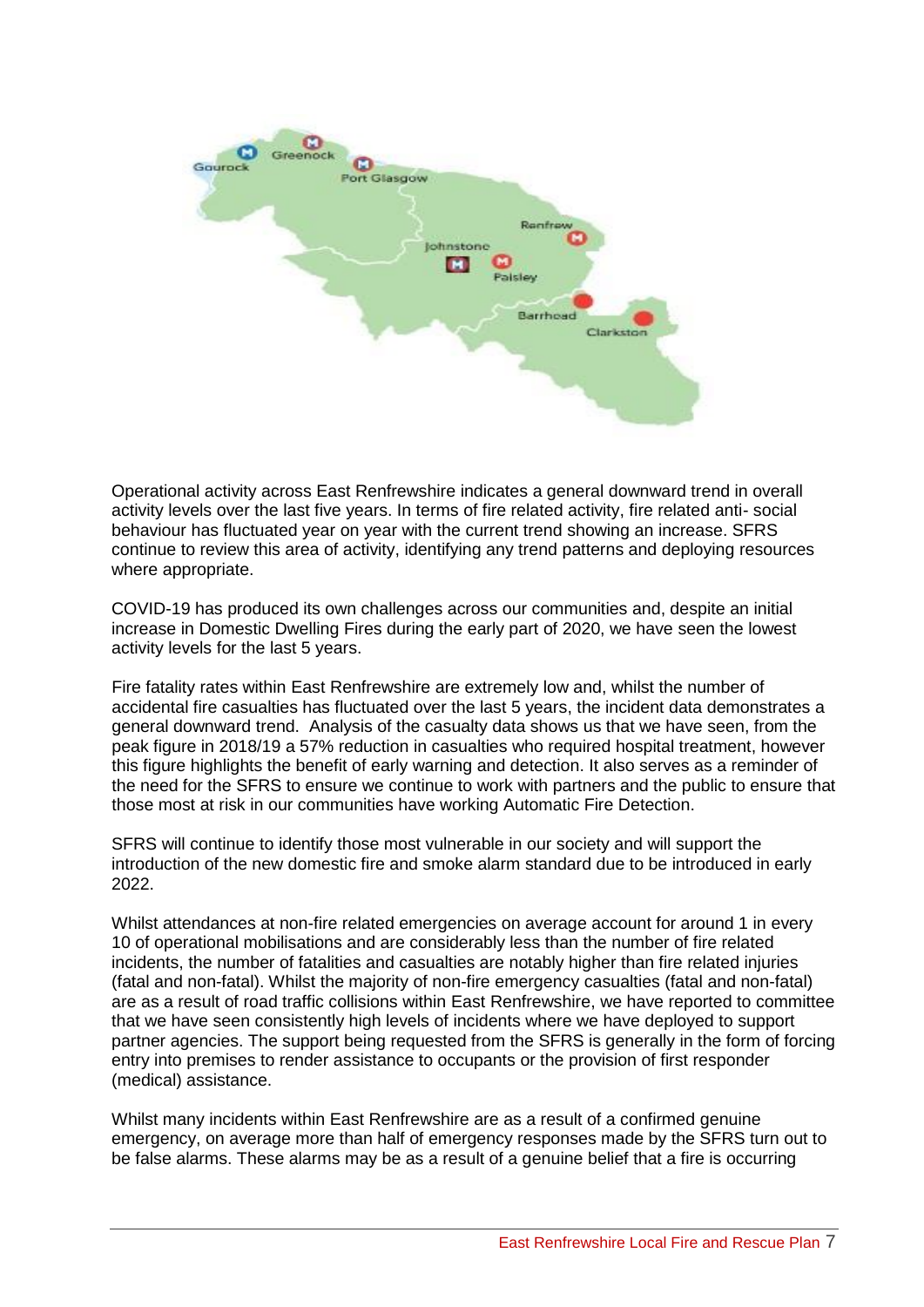which subsequently is confirmed not to be the case or through malicious activity resulting in a report of fire being made knowing this report is false in its nature.

There are also a large number of incidents where an alarm signal is generated and, following an attendance and investigation by SFRS, these turn out to be false alarms. These incidents are referred to as Unwanted Fire Alarm Signals (UFAS). They present, not only a resource challenge for SFRS but contribute to business disruption across East Renfrewshire in our Hospitals, Schools, Care Homes and throughout the Business Community.

SFRS recognise that now, more than ever, it is vital that we look at new ways to address these types of incidents, support business, reduce demand, limit disruption to the education of our young people and improve safety on our roads as a result of a reduction in unnecessary blue light journeys.

Reducing service demand, whilst developing the role of the SFRS as part of the ongoing process of public service reform, presents both challenges and opportunities for us to become more integrated in the community planning partnership environment. The introduction of the Community Empowerment (Scotland) Act 2015 resulted in the production of East Renfrewshire's Local Outcome Improvement Plan through a process of locality planning which is designed to deliver local outcomes that make a positive contribution across East Renfrewshire's communities and to reduce inequalities. In developing this Local Fire and Rescue Plan, the SFRS will seek to ensure its activities compliment and support the locality planning process.

East Renfrewshire Community Planning Partnership's Community Plan, Communities Together, sets out how local services will work together to create stronger and fairer communities together with the people of East Renfrewshire.

The Community Plan reflects the most important priorities of our residents. It is the core strategic document for the East Renfrewshire Community Planning Partnership (CPP) as we work to deliver excellent services that focus on the delivery of outcomes. The Community Plan is a key demonstration of our commitment to the people of East Renfrewshire and the outcomes we plan to achieve.

This plan includes Fairer East Ren. This part of the plan has a clear focus on tackling inequalities across East Renfrewshire. Working with our communities we have identified clear priorities for making East Renfrewshire a fairer place. In addition, the Locality Plans at community level have been developed in partnership with local communities to agree local priorities and work together to find solutions. The conversations with communities will continue as we develop and deliver our plans.

This overarching Community Plan encompasses the work of all statutory community planning partners, other key public sector agencies and the voluntary and business sectors in East Renfrewshire. It sets out the priorities and context for partnership working in East Renfrewshire to ensure that all of the plans and strategies of the CPP are working towards the same aims.

Through these plans all local public sector partners are committed to making East Renfrewshire the best place to live and work.

The content of East Renfrewshire's Community Plan is the result of a conversation with partners and local people about opportunities, challenges and aspirations, informed by a comprehensive data and evidence set.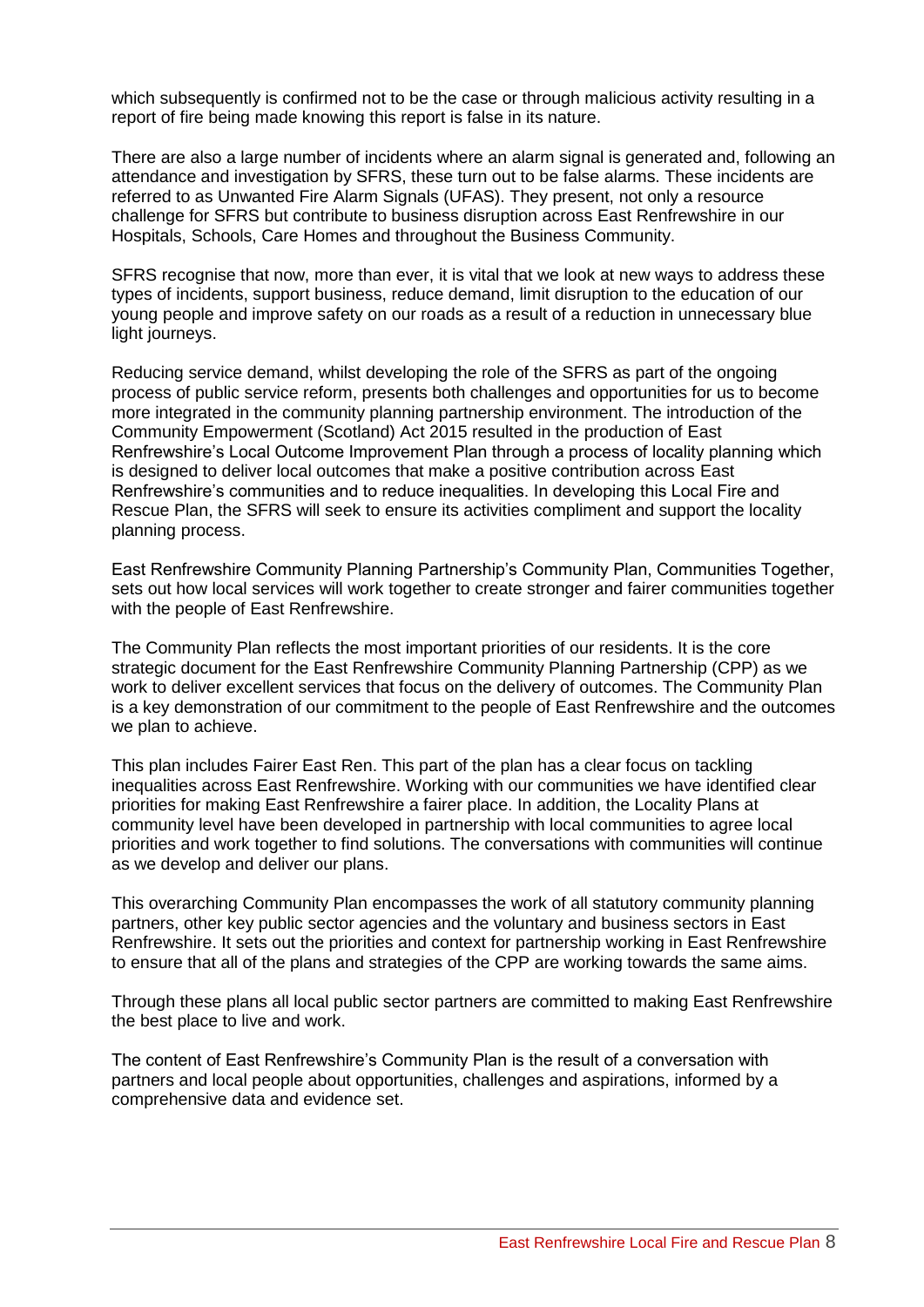## **Performance Scrutiny**

Overseeing the performance of the SFRS at local level is the responsibility of the Local Police and Fire Scrutiny Sub-Committee. The Sub-Committee undertakes the process of scrutiny to monitor progress against the priorities within East Renfrewshire Local Fire and Rescue Plan and also engages with the Local Senior Officer in matters arising on a regional or national basis.

This committee meets on a quarterly basis and allows SFRS to present key performance data which underpins this Local Fire Plan and highlights the ongoing work across the Local Authority area to drive down demand and improve the safety of all those residing in, and resorting to, East Renfrewshire.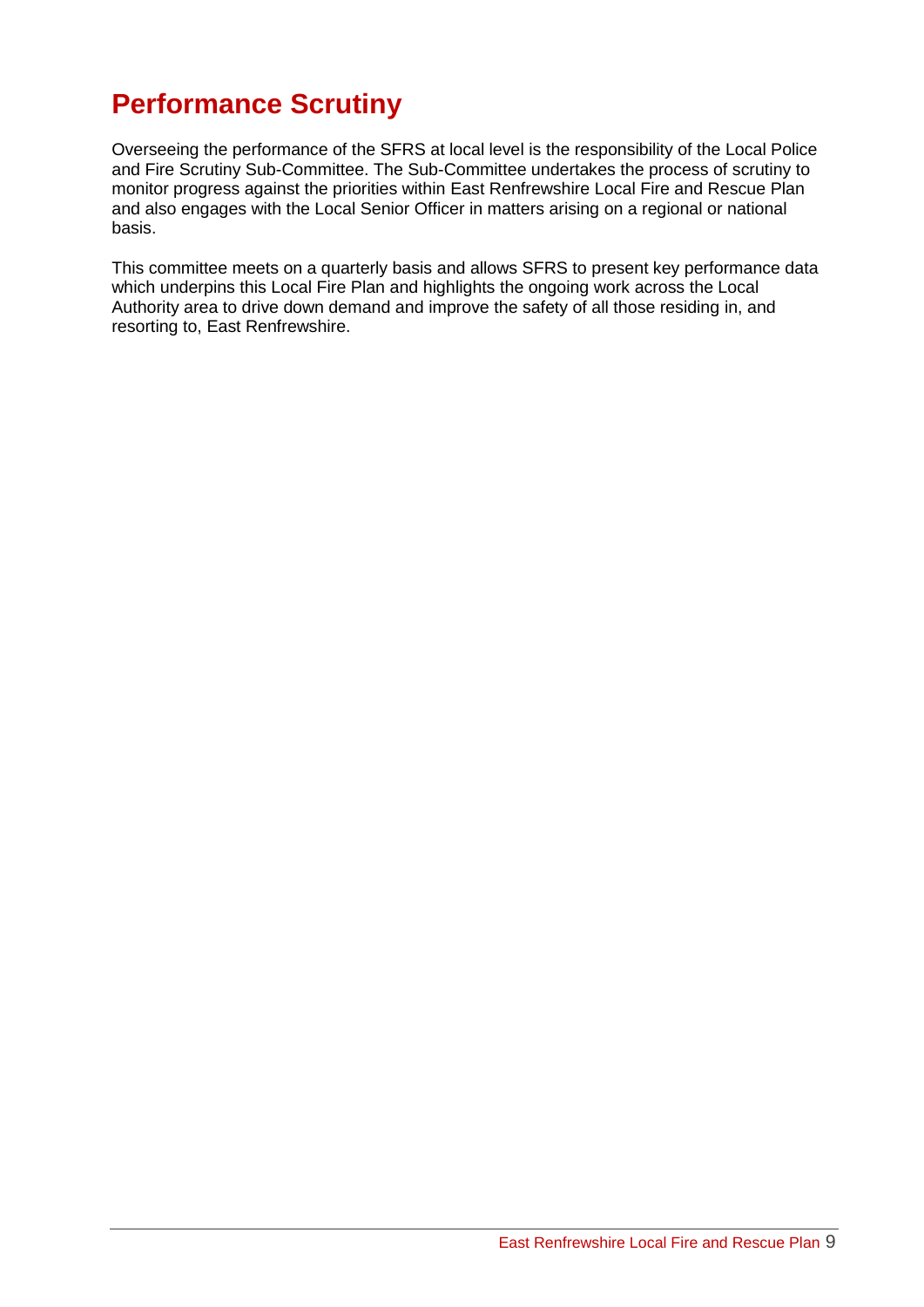## **Local Priorities**

#### **1. Domestic Fire Safety**

Fire safety within the home remains a key prevention strategy for the SFRS as the consequence of fires within the home can result in a range of impacts on individuals, families, social landlords and communities. We must recognise the impact, not only on the responding agencies but also the impact on the individual and a variety of partners who deal with the aftermath of such incidents. SFRS will continue to use evidence based initiatives and approaches to reduce demand and support residents in feeling safer, more secure and better informed about safety within the home environment. This evidence will ensure that we target and deploy our resources to those most at risk from fire.

SFRS will support the introduction of the new fire and smoke detector standard and ensure, where appropriate, those most at risk from fire gain the best opportunity for early warning. This early warning will afford those involved in these types of incidents the best opportunity to evacuate in a timely fashion, notify SFRS and ensure that the physical effects of exposure are reduced.

Analysis of accidental dwelling fire data identifies cooking as the most common cause of fires within the home in East Renfrewshire and also the most prevalent cause where fire related injuries are sustained by occupants. Distraction has been identified as the main contributory factor where accidental dwelling fires and/or injuries occur. Those who are deemed at risk from fire may also have other vulnerabilities and impairments due to age, health or mobility reasons and they may also be receiving support from other partners. The scope therefore exists to work more closely together to protect those most at risk from fire through effective information sharing.

In order to reduce the potential for fires from occurring, influencing positive change in occupant behaviours through raising fire safety awareness will be at the forefront of our preventative activities. By increasing the ownership of working smoke detection, the means of giving early warning of fire will also contribute to mitigating the severity of fires and fire related injuries within the home. By using assistive technology, the opportunity exists to further enhance the safety of those who are at risk from fire.

#### **We will seek to reduce accidental dwelling fires and fire related injuries within the home by:**

- *Promoting and undertaking Home Fire Safety Visits to those deemed at risk from fire*
- *Working with our partners in East Renfrewshire to share information where risks within the home have been identified, including those related to fire, and to provide solutions to protect those who are at risk.*
- *Continuing our schools programme and promoting key safety messages to our young people.*
- *Focusing engagement activities in those areas where service demand has been identified*
- *Supporting the provision of assistive technology within the home to increase occupant safety.*
- *Ensure that SFRS promotes and supports public safety messaging across East Renfrewshire*

#### **We will monitor our progress in promoting our domestic safety strategy by:**

- *Reviewing the number of accidental dwelling fires and their severity*
- *Reviewing the number and the severity of fatal and non-fatal fire related injuries*
- *Increasing the presence of working smoke/heat detection within homes affected by fire.*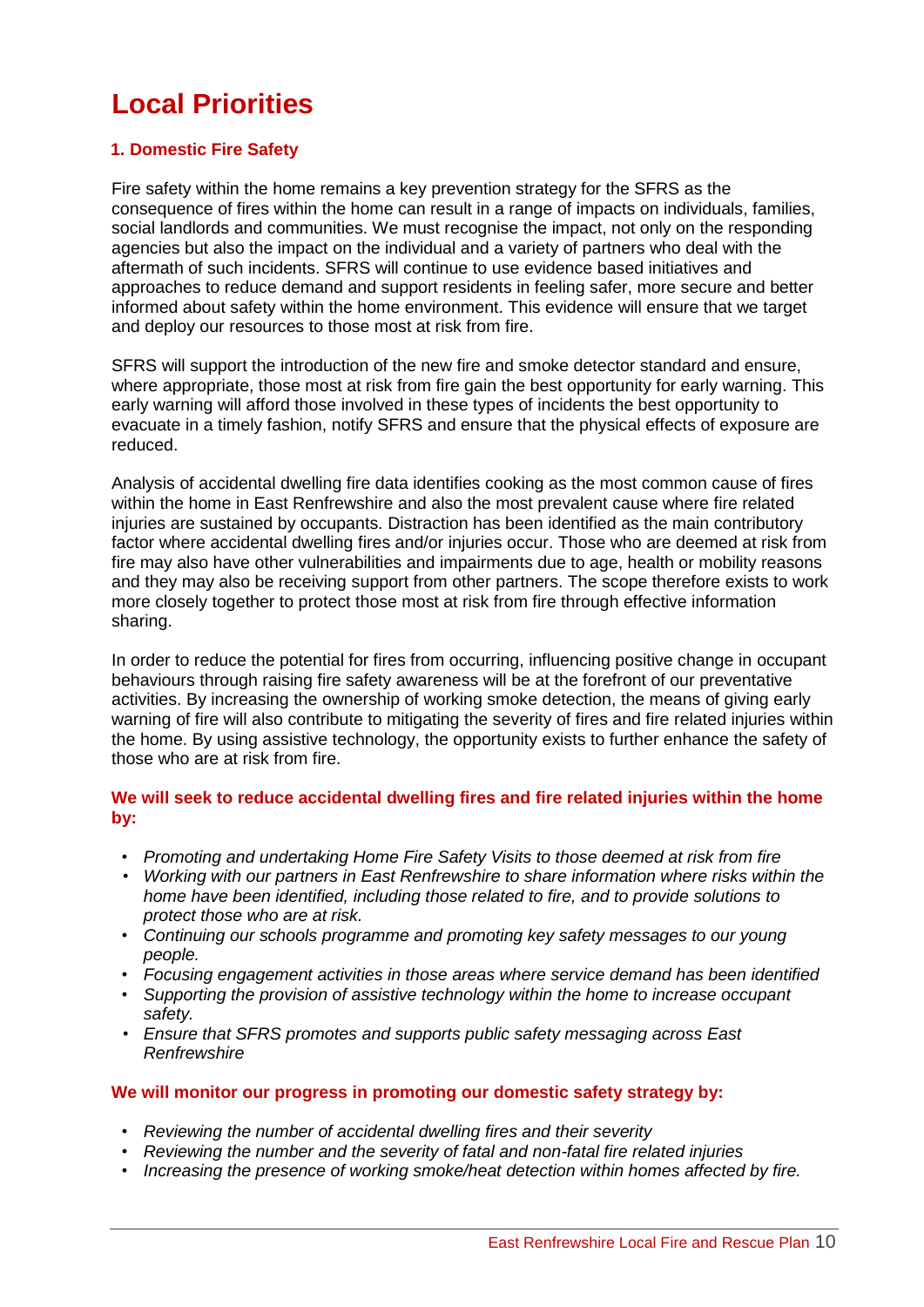#### **By achieving a reduction in the frequency and severity of accidental dwelling fires and fire related injuries we will:**

- *Support the safety and well-being of East Renfrewshire residents*
- *Support the independent living of vulnerable members within our communities*
- *Reduce the social and economic cost of fires and fire related injuries*
- *Reduce demand on the SFRS and its partners.*

#### **2. Unintentional Harm and Injury**

East Renfrewshire's Communities Together Community Plan 2018-2028 states "We understand that many of the most vulnerable people in East Renfrewshire are working with lots of different organisations across the partnership. We know that if we share information and intelligence we can support people better, or even prevent people from needing some of our more acute services at all. In particular, the shared frontline resources across the partnership offer a significant opportunity to identify vulnerable people early.

Injuries including slips, trips and falls can be a key risk factor in this context and it's important for SFRS to work with partners to positively influence the wider Home Safety agenda.

Analysis of data indicates falls are a common cause of accidental deaths and injuries and account for a significant proportion of admissions to hospital. Those persons injured through falls may often be affected by other medical conditions such as dementia. The SFRS has a role to play in contributing to the protection of those at risk from injury and harm within the home.

SFRS will strengthen its relationships with all partners across East Renfrewshire and ensure that all risk factors affecting those most vulnerable are addressed at the earliest opportunity through partnership referrals and early intervention.

Out with the domestic environment, the SFRS respond to a range of non-fire related emergencies. The most common incident of this type within East Renfrewshire is attendances at Road Traffic Collisions (RTCs) which result in the majority of non-fire related injuries. Responding to RTCs is a statutory duty for the SFRS, however a collective approach is required amongst community planning partners to support risk reduction measures. As a partner, the SFRS will support the education of drivers who are considered to be an 'at risk' group and support other initiatives intended to reduce the instances and impact of RTCs within East Renfrewshire.

#### **We will seek to reduce the impact of unintentional injury and harm by:**

- *Supporting the East Renfrewshire Community Safety Strategy and ensuring that SFRS personnel and partners within East Renfrewshire recognise the importance of positive health outcomes.*
- *Work with partners on early interventions and preventative activities to reduce risk within the home environment.*
- *Utilising our Home Fire Safety Visit programme to assess for non-fire related risk and refer those deemed at risk from injury and harm to partners to provide additional support*
- *Working in partnership to deliver targeted road safety programmes to young drivers*
- *Focusing resources where demand has been identified and deliver key safety messages.*

#### **We will monitor the effectiveness of our intervention strategies by:**

• *Reviewing our referral pathways with all partners across East Renfrewshire and ensuring information is shared in a timely fashion*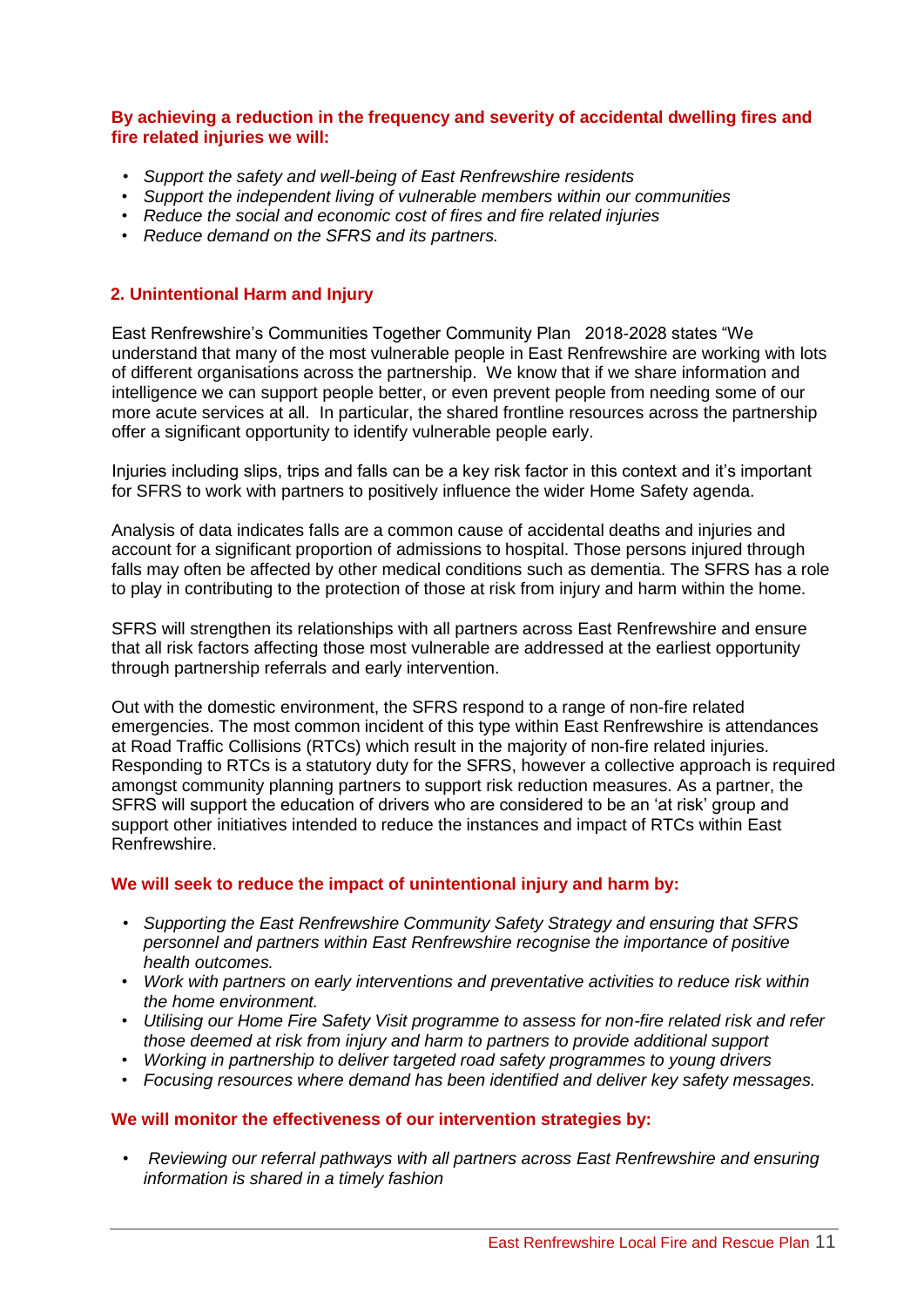- *Reviewing the number of requests for assistance from other agencies and for the provision of medical and first responder support*
- *Reviewing the number of attendances at RTCs and the frequency and severity of injuries arising from RTCs*
- *Reviewing the number of other non-fire related emergencies and the frequency and severity of injuries arising from these incidents.*

#### **By achieving a reduction in the frequency and severity of unintentional harm and injury we will:**

- *Reduce the social and economic cost of unintentional harm and injury*
- *Support vulnerable members within our communities to live independently within their communities*
- *Ensure the safety and well-being of those living, working and visiting East Renfrewshire.*

#### **3. Deliberate Fire Setting**

As outlined in the incident analysis, deliberate fire setting accounts for a significant number of operational incidents within East Renfrewshire, takes various forms and has been an activity area where we have seen an increase. Whilst a small proportion involves occupied buildings, vehicles and outdoor structures (primary fires), the majority of deliberate fires are classed as secondary in nature and on most occasions, occur in outdoor locations.

Analysis of incident data identifies deliberate secondary fires occurring throughout the year. However peak activity is noted in the spring time, during the bonfire season and when prolonged periods of dry weather arise. Deliberate fire setting is regarded as anti-social behaviour and is also criminal in nature. These acts can lead to serious consequences such as personal injury, damage to property and damage to the environment. Dealing with instances of deliberate fire setting also diverts fire and rescue resources from other meaningful activities.

Working in partnership, we will seek to combine our information to identify those parts of our communities that are being affected by anti-social behaviour in order to reduce such instances whilst tacking the underlying causes of such behaviour. On some occasions the SFRS will work with Police Scotland to investigate deliberate fire setting to determine the cause and, if possible, identify those responsible for such acts. Diversionary and engagement activity is regarded as an important approach in tackling anti-social behaviour and will continue to be part of our approach to raise awareness of the impact of this unwanted activity.

#### **We will seek to reduce the instances of fire related anti-social behaviour by:**

- *Identifying those parts of East Renfrewshire's communities affected by deliberate fire setting to share this information with our partners*
- *Utilising our Fire Reach, Firesetters and school's education programmes to raise awareness of the impact of fire related anti-social behaviour*
- *Working with partners to develop joint strategies to reduce the risk posed by deliberate fire setting and to mitigate its impacts.*

#### **We will monitor the effectiveness of reducing fire related anti-social behaviour by:**

- *Reviewing the number and type of deliberate fire setting incidents within East Renfrewshire*
- *Evaluating the effectiveness of our youth engagement programmes.*

#### **By achieving a reduction in fire related anti-social behaviour we will:**

• *Enable the SFRS to divert its resources towards other community based activities*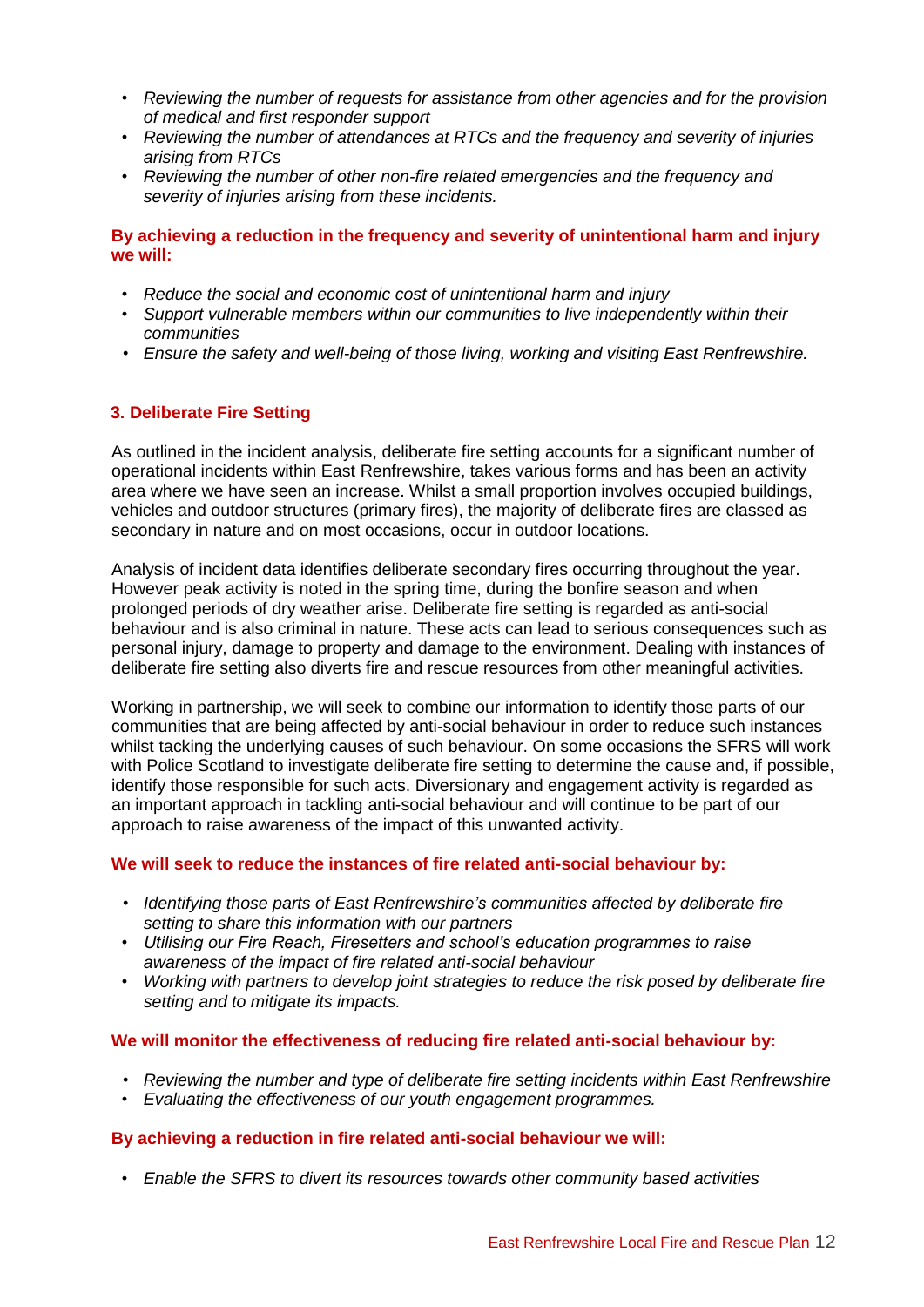- *Protect the natural and built environment*
- *Support the promotion of active and responsible citizenship across East Renfrewshire communities*
- *Support our communities in feeling safe from crime, disorder and danger.*

#### **4. Non-Domestic Fire Safety**

COVID-19 has placed significant challenges to SFRS in how it has been able to deliver its statutory duty in relation to its Legislative Fire Safety Enforcement duties.

It has however given us the opportunity to find innovative solutions and ensure that support to business continues and that any incident within the Non-Domestic environment is investigated and, where required, improvements are made.

We have witnessed the change to business processes due to the pandemic and our officers will work to ensure that any changes to the fabric of buildings will still take account of the ability, not only for the building to perform correctly when an incident occurs, but also the ability for persons to escape effectively in the event of an emergency.

In general, all workplaces and business are classed as non-domestic premises and as such come within the scope of Part 3 of the Fire (Scotland) Act 2005 (the Act). This places duties on persons responsible for these premises to comply with the Act and its associated regulations. The SFRS has a statutory duty to promote fire safety and where required enforce compliance with fire safety legislation. To discharge this duty and to secure compliance, the SFRS has adopted an approach utilising advice, education and where required, formal enforcement powers.

Given the variety of premises which come within the scope of the Act, the SFRS has developed a fire safety enforcement framework which is based on the principal of risk combined with historical fire data across occupancy groups to create the fire safety audit programme. Those premises which present more risk from fire are subject to regular fire safety audits to verify compliance.

The impact of fire can have a devastating impact on business, employment, the provision of critical services and our heritage. Evidence suggests that premises affected by a serious fire experience a high failure rate. The SFRS will undertake its audit programme to support East Renfrewshire's ambition to grow its economy during this challenging period of economic recovery and seek to safeguard its culture, heritage and continuation of employment opportunities.

#### **We will seek to reduce the instances of fires within non-domestic property by:**

- *Undertaking our fire safety audit programme in accordance with the SFRS Enforcement Framework*
- *Ensuring fires and the causes of fires are thoroughly investigated and emerging trends addressed*
- *Engaging with duty holders to promote responsible fire safety management of premises that come under the auspices of Part 3 of the Fire (Scotland) Act 2005*
- *Working in partnership to ensure the appropriate provision of fire safety standards are incorporated in new premises under construction or premises undergoing material changes*
- *Working in partnership with other enforcement agencies and organisations to support legislative compliance.*

#### **We will monitor the effectiveness of reducing fires in non-domestic premises by:**

- *Reviewing the number of fires in non-domestic premises and the type of premises involved in fire*
- *Reviewing the number and types of fire safety audits carried out across East Renfrewshire*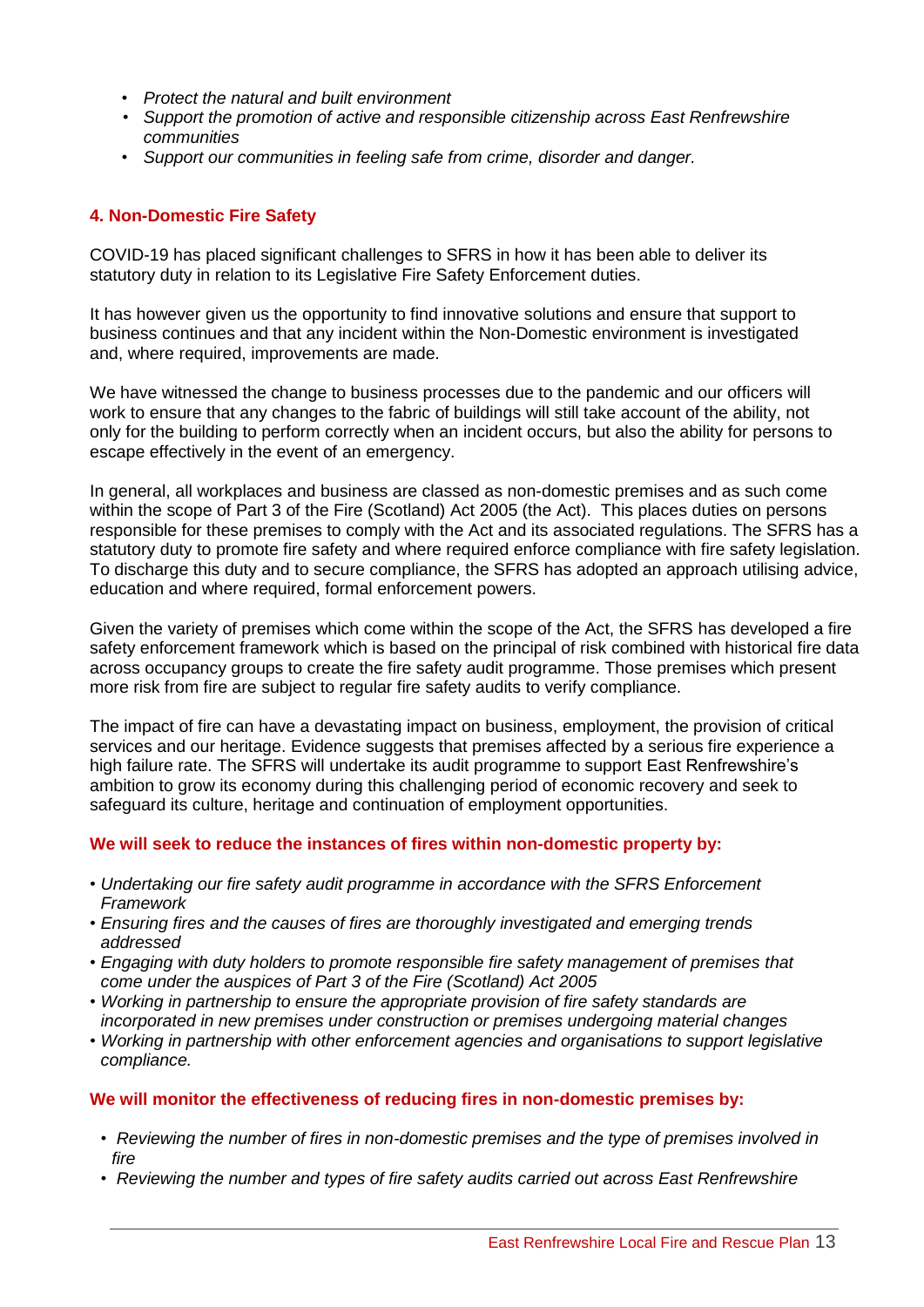• *Reviewing the outcome of fire safety audits carried out in non-domestic premises.*

#### **By achieving a reduction in fires within non-domestic premises we will:**

- *Enable the industrial, commercial and service sector to maintain business continuity and employment across East Renfrewshire*
- *Reduce the potential for loss of life and injury*
- *Protect East Renfrewshire's culture and heritage*
- *Protect the natural and built environment and reduce the impact of fire on our communities.*

#### **5. Unwanted Fire Alarm Signals**

The pandemic has shown us that a reduction in premises being open to the public is inextricably linked to a reduction in UFAS events.

This shows us that a large proportion of these incidents are down to human factors and it is vital that education forms part of SFRS's strategy moving forward.

UFAS continue to prove a large resource demand for SFRS and we will look to work with partners in the NHS, Education and the Care Sector, who are our top reporters, to look at new ways to address this and support business continuity.

Fire protection within premises can be viewed as a holistic approach for the purposes of safeguarding life and/or property by inhibiting, growth and spread of fire. The design and use of premises will influence the extent of the fire protection required to be incorporated within it. In developing a fire protection strategy for the various premises types and for that strategy to be successful, a key component is the provision of early warning of fire. The provision of early warning enables those within premises sufficient time for them to exit the building to a place of safety in the event of fire.

Whilst a small number of fire alarm signals generated are due to confirmed fire conditions being present, there are an even greater number of signals generated which when investigated have occurred when no fire conditions have been present. On such occasions these are known as 'Unwanted Fire Alarm Signals' (UFAS). This is defined as *'an event which has required an operational attendance by the Fire and Rescue Service due to the unwanted actuation of a fire alarm system'*. In these instances, the signal may originate from a monitoring/call centre as a result of an automatic activation of the fire alarm system or a person activating the fire alarm system either maliciously or with good intentions believing a fire was occurring within non-domestic premises.

The impact of responding to UFAS incidents causes disruption to the premises working environment and to the range of activities the SFRS undertake. Unnecessary blue light journeys also create additional risks and hazards to firefighters and to the public whilst responding to UFAS incidents and have a detrimental impact on the environment through additional carbon emissions. Active and positive engagement with occupiers to take responsibility in limiting the number of UFAS incidents within their premises is integral to reducing these impacts.

#### **We will seek to reduce the instances of Unwanted Fire Alarms Signals by:**

- *Working with our partners to find new, innovative approaches to drive down demand in relation to UFAS*
- *Investigating every cause of alarm and engaging with those responsible for fire warning systems following an operational attendance at a UFAS incident*
- *Analysing our UFAS attendances at those premises that give cause to frequent generation of false alarms to identify trends and support occupiers to develop demand reduction plans*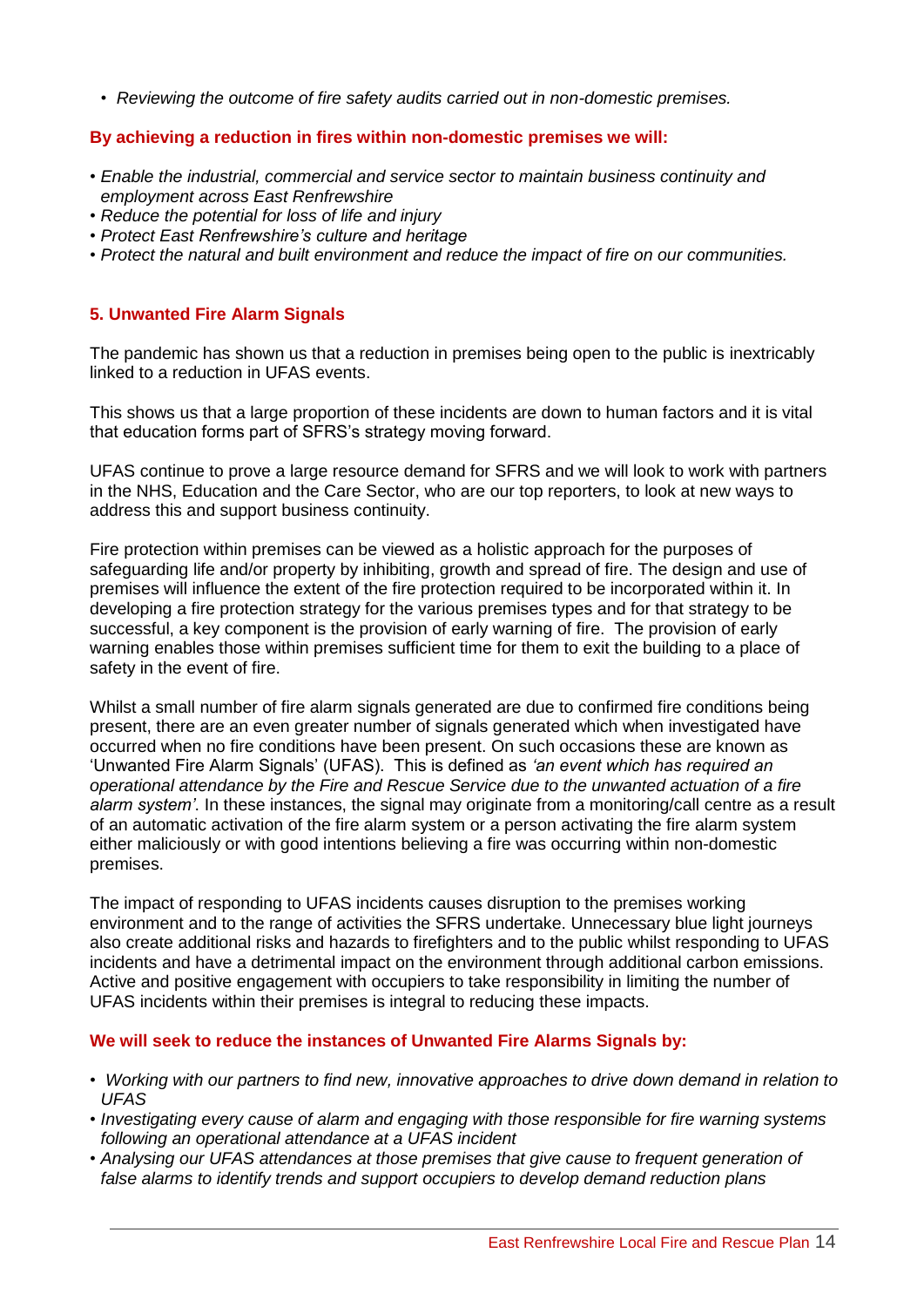• *Instigating where required, formal fire safety enforcement measures to ensure appropriate demand reduction action is taken by those responsible for premises generating unacceptable levels of false alarms.*

#### **We will monitor the effectiveness of mobilising to Unwanted Fire Alarms Signals by:**

- *Reviewing the number of attendances at non-domestic premises and the type of premises generating Unwanted Fire Alarm Signals across East Renfrewshire*
- *Evaluating the outcomes of occupier's demand reduction plans to review progress and identify and share good practice*
- *Reviewing our attendances at UFAS incidents to ensure our attendances are based on an assessment of risk and demand.*

#### **By achieving a reduction in Unwanted Fire Alarms Signals we will:**

- *Minimise the disruption to business and service continuity across East Renfrewshire*
- *Increase the capacity of the Fire and Rescue service to carry out other activities*
- *Reduce the risk to firefighters and public whilst responding to UFAS incidents.*

#### **6. Operational Resilience and Preparedness**

The Fire (Scotland) Act 2005 and the Fire (Additional Function) (Scotland) Order 2005 defines the duties and responsibilities for the SFRS in relation to responding to emergencies. It is essential our firefighters possess the skills, knowledge and expertise to respond to incidents which, by their nature, can be varied in both their type and complexity.

It is important our firefighters understand the risks across their communities to ensure the level of risk is matched by an appropriate level of operational response. In gathering this knowledge, appropriate training can be carried out to safeguard firefighter safety and to ensure any such response results in an effective and efficient deployment of our resources.

There will also be occasions whereby the nature of an emergency will require a combined response by emergencies services and other organisations to deal with such a major event. To ensure a coordinated response occurs, additional duties are placed upon the SFRS under the Civil Contingencies Act 2004 to prepare and can respond to deal with major emergencies. The scope of such preparations may include responding to adverse weather events, natural disasters, pandemics, chemical incidents or major transport incidents. The threat of terrorism also compels the SFRS to ensure it can also respond alongside other partner agencies should such an event occur.

As an emergency responder, the SFRS needs to ensure it has the capability and the capacity to plan, prepare and respond to major emergencies. Working in partnership at a local and national level, the multi-agency approach requires a joint approach to assess these risks to develop appropriate response plans. Following their development, these plans require to be tested to support a return to normality when a significant event and subsequent disruption arises.

We recognise the potential for the role of the SFRS to evolve which provides scope to further protect those members of our communities from harm in the event of an emergency. Assisting other agencies in emergency situations, such as responding to 'Out of Hospital Cardiac Arrests' is one example where resources can be combined to maximise the potential for positive outcomes for those requiring assistance. Out with emergency responses, the opportunity also exists to promote and support community resilience to improve the survivability rates from cardiac arrests through active engagement and education across East Renfrewshire communities.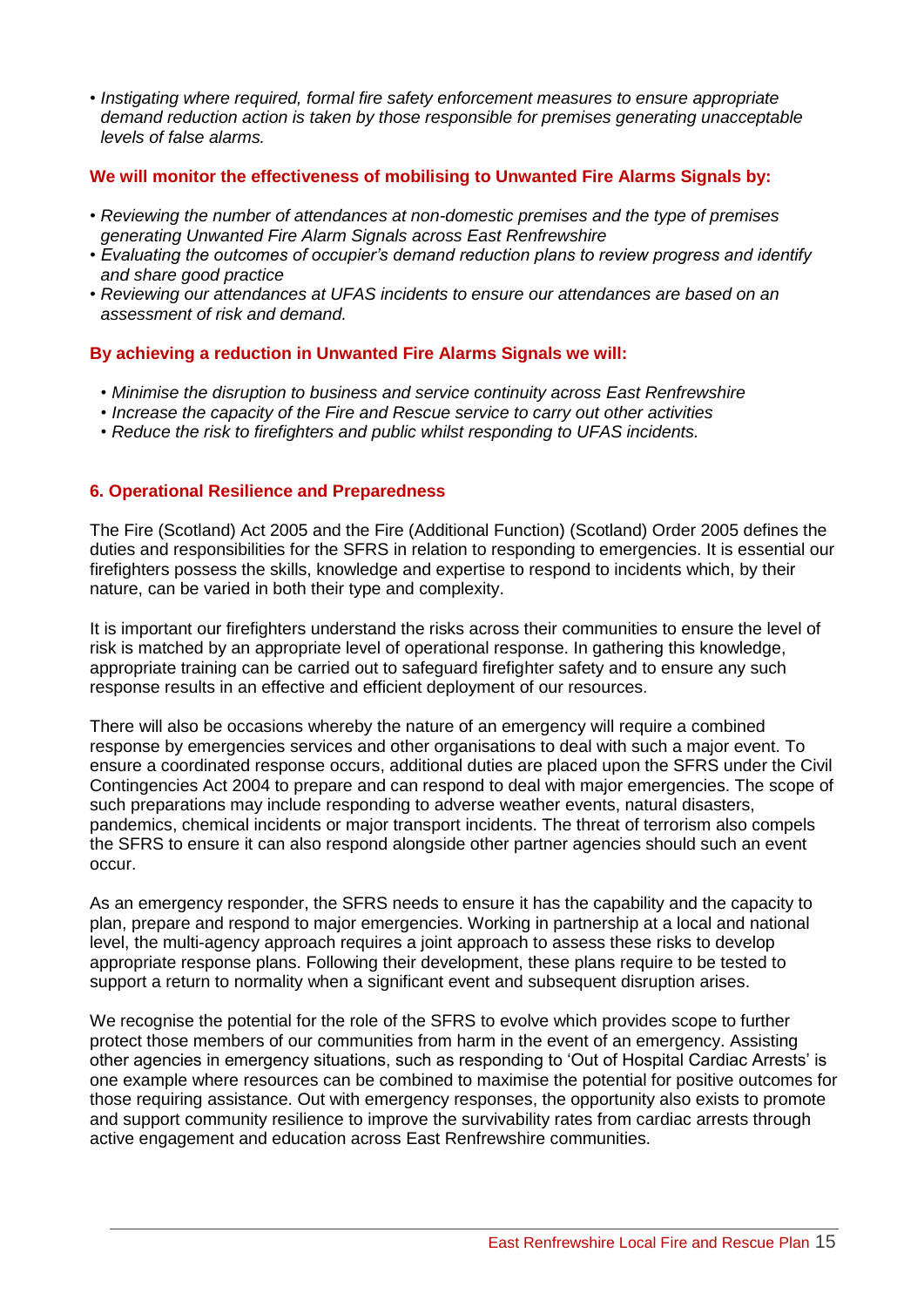#### **We will seek to ensure operational response and preparedness within East Renfrewshire is maintained by:**

- *Identifying and assessing the risk to our communities through Operational Intelligence gathering*
- *Undertaking planned training events to support the acquisition and maintenance of skills to provide the capability to respond to emergency incidents*
- *Reviewing our operational responses to incidents to ensure ongoing firefighter safety and to ensure the ongoing protection our communities from harm*
- *Working in partnership to plan, prepare and test our responses to major emergencies*
- *Supporting and promoting the reduction of harm from 'Out of Hospital Cardiac Arrests'*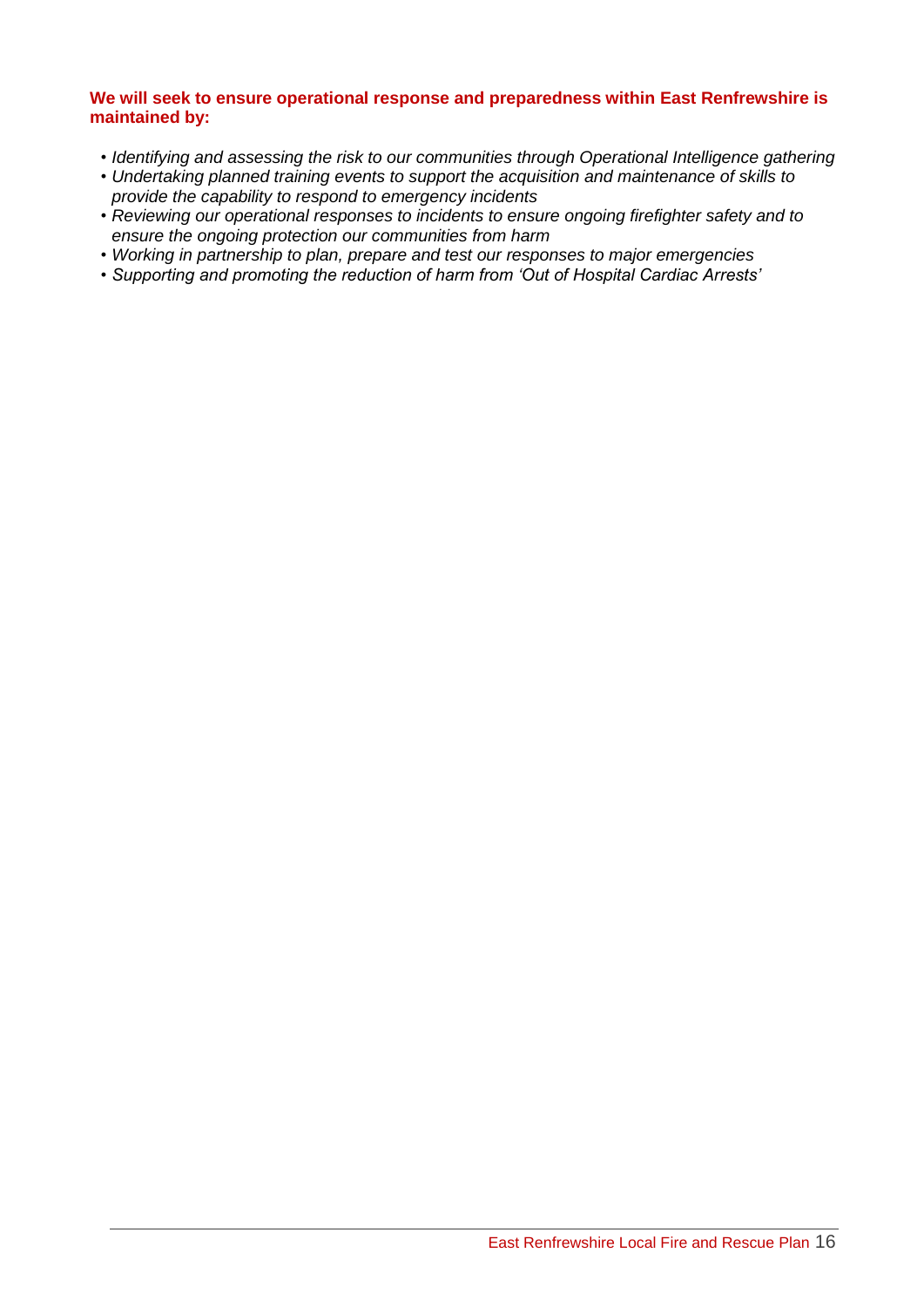### **Review**

To ensure this Local Fire and Rescue Plan remains flexible to emerging local or national priorities a review may be carried out at any time but will be reviewed at least once every three years. A review may also be carried out if the Scottish Minister directs it or if a new Strategic Plan is approved. Following a review, the Local Senior Officer may revise the Plan.

## **Contact Us**

We are fully committed to continually improving the service we provide to our communities and recognise that to achieve this goal we must listen and respond to the views of the public and our partners.

We use all feedback we receive to monitor our performance and incorporate this information into our planning and governance processes to continually improve our service. We are proud that the majority of feedback we receive is positive and we are keen to hear examples of good practice and quality service delivery that exemplifies the standards of service that we strive to provide for the communities of Scotland.

If you have something you'd like to share with us or you would like more information, you can get in touch in a number of ways:

Write to: Scottish Fire and Rescue Service East Renfrewshire, Renfrewshire & Inverclyde Area HQ 5 Thornhill, Johnstone PA5 8JH

Phone: 01505 356635

Visit our website: firescotland.gov.uk

Follow us on Twitter: @scotfire\_erri

Like us on Facebook: Scottish Fire and Rescue Service